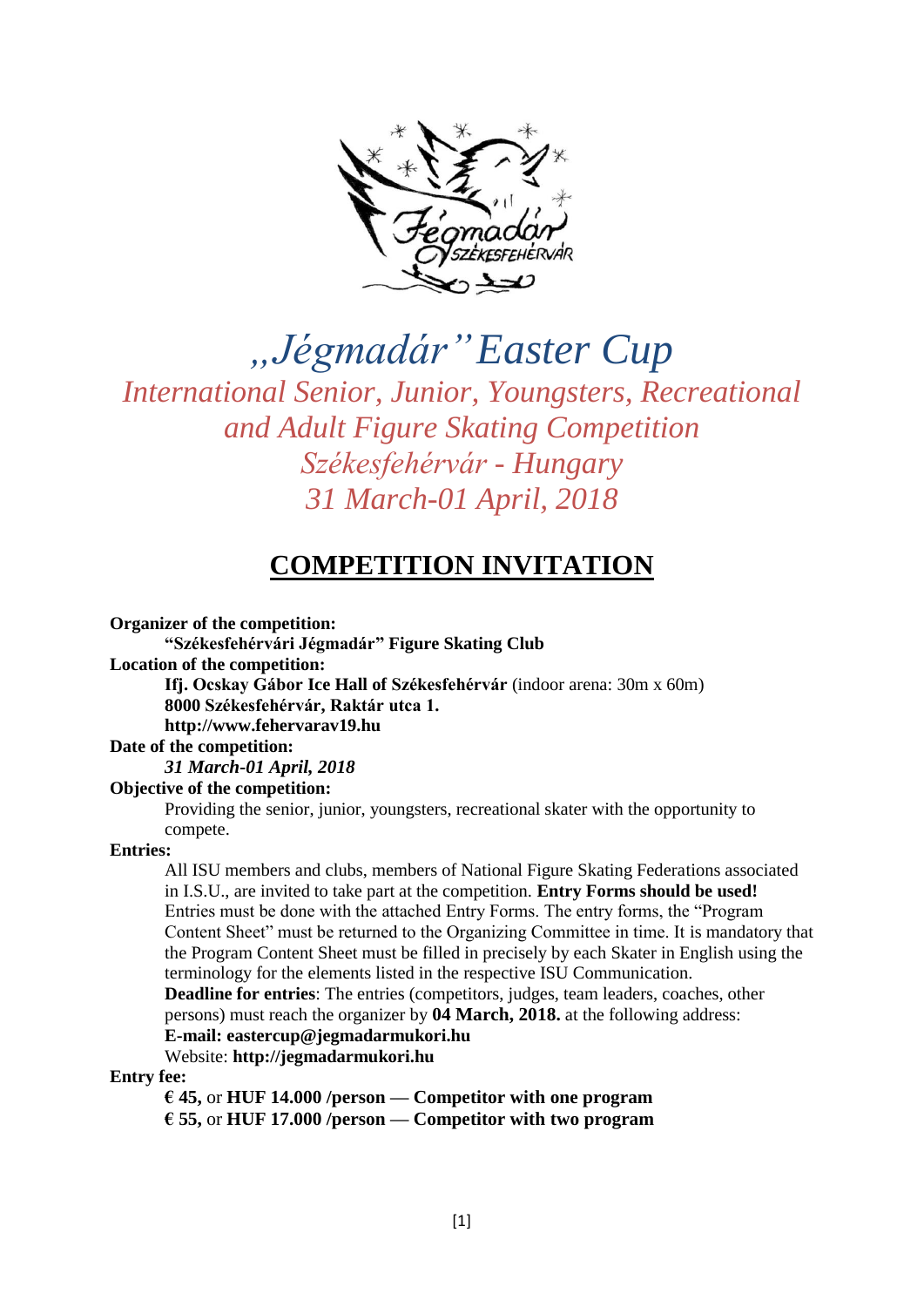#### **Late entry fee:**

**€ 65,** or **HUF 20.000 /person — Competitor with one program € 75,** or **HUF 23.000 /person — Competitor with two program All entries sent after 13th March, 2018 is declaired to be late entry.**

#### **Bank information:**

#### **For EUR:**

|           | Beneficiary: TW Szekesfehervari Jegmadar Mukorcsolya Egyesulet |
|-----------|----------------------------------------------------------------|
| IBAN nr.: | DE97 7001 1110 6050 4736 17                                    |
|           | Swift code: DEKTDE7GXXX                                        |

#### **For HUF:**

| Beneficiary: Székesfehérvári Jégmadár Műkorcsolya Egyesület |
|-------------------------------------------------------------|
| Account nr.: 10918001-00000015-45580008                     |
| <b>Swift code: BACXHUHB</b>                                 |

**Important:** please notice the name of competitor and category**.**

#### **Other possibility**:

To *pay in cash* at the registration before the competition.

For all single categories **€ 65,** or **HUF 20.000.** For competitors with two program **€ 75,** or **HUF 23.000.** Invoices will be given after registration at the place of the competition – there is no pay back of entry fee´s available. Please, keep in mind that payment by credit or bank card is not possible at the competition only cash payment is possible at the venue.

#### **Accreditation:**

The accreditation will be at Ice Rink from Saturday, 31 March, 2018 between 7:00 – In accordance with the new ISU Directive please note that at the time of registration (Entry fee, music, hotel arrangements) we have to copy and file the passport of the Skaters (in case you happen to bring it with you or send it by e-mail beforehand it will make us very happy).

#### **Reward:**

Medals for the first three places in every age group, diplomas and presents for all participants;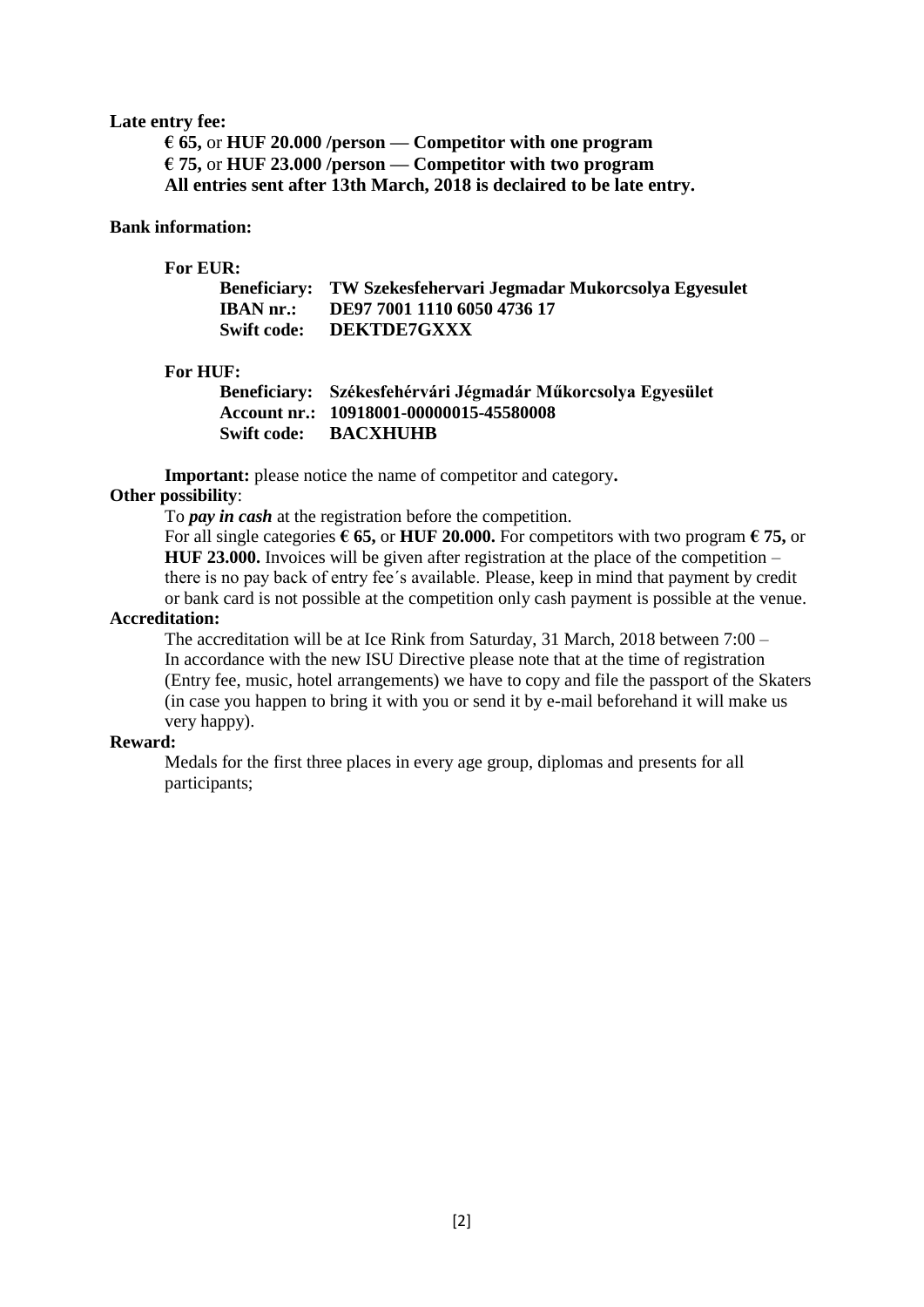*1) ISU Single Figure Skating categories:*

*1. Senior Ladies 2. Senior Men 3. Junior Ladies 4. Junior Men 5. Advanced Novice Girls 6. Advanced Novice Boys 7. Basic Novice A Girls 8. Basic Novice A Boys 9. Basic Novice B Girls 10. Basic Novice B Boys 11. Cubs Girls 12. Cubs Boys 13. Chicks Girls 14. Chicks Boys*

### *SENIOR CATEGORIES*

*MEN*

#### *Short Program:*

The required elements to be skated are those listed in ISU Technical Rules Single & Pair Skating 2016, Rule 611, paragraphs 1 and 2.

```
Duration: 2 min., 40 sec., +/- 10 sec.
```
### *Free Skating:*

In accordance with ISU Technical Rules Single & Pair Skating 2016, Rule 612 and the respective ISU Communication. Special attention should be paid to the "well balanced program" and the element value.

**Duration: 4 min., 30 sec., +/- 10 sec.**

## *LADIES*

#### *Short Program:*

The required elements to be skated are those listed in ISU Technical Rules Single & Pair Skating 2016 Rule 611, paragraphs 1 and 2.

**Duration: 2 min., 40 sec., +/- 10 sec.**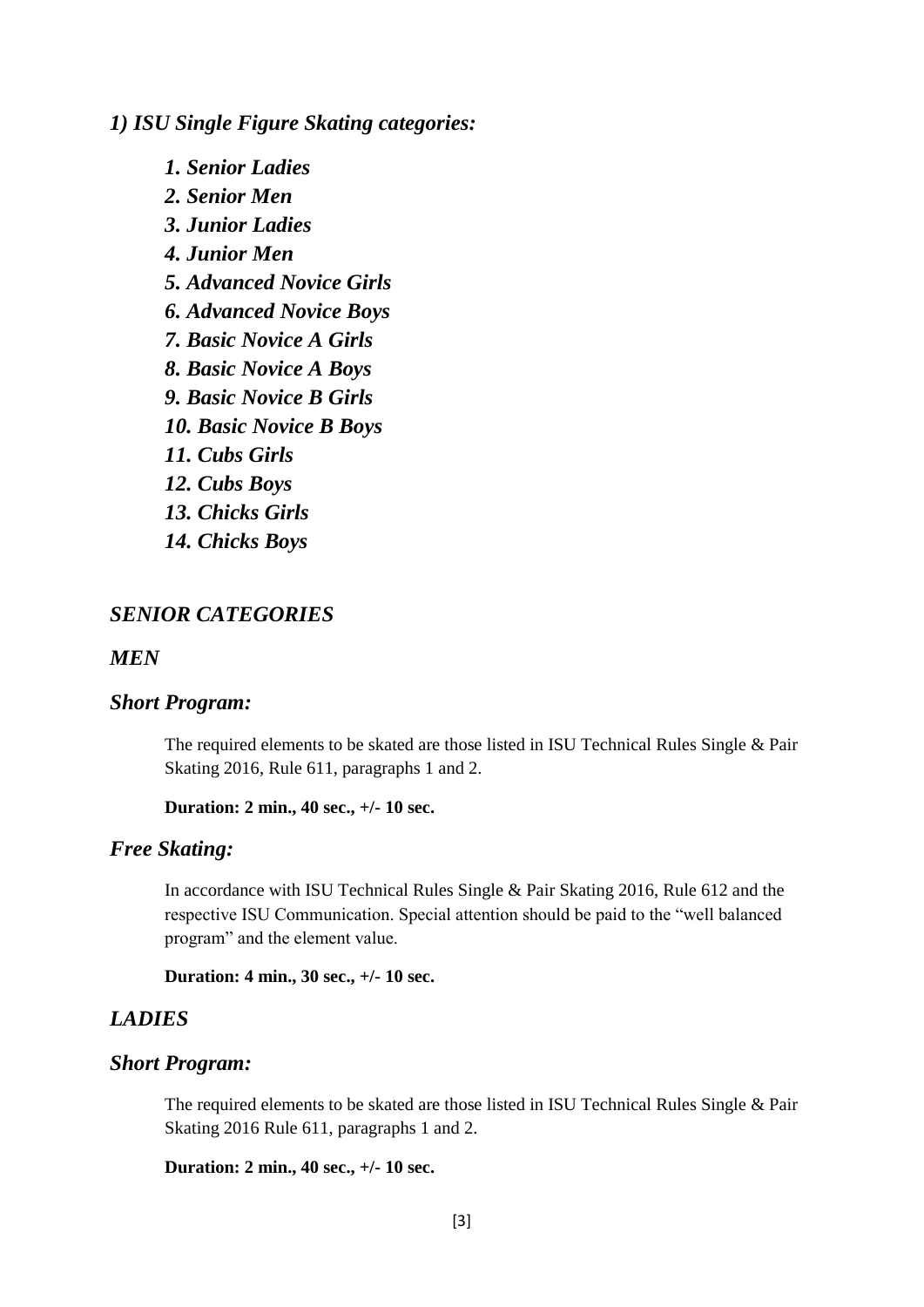## *Free Skating:*

In accordance with ISU Technical Rules Single & Pair Skating 2016, Rule 612 and the respective ISU Communication. Special attention should be paid to the "well balanced program" and the element value.

**Duration: 4 min., +/- 10 sec.**

## *JUNIOR CATEGORIES*

## *MEN*

### *Short Program:*

The required elements to be skated are those listed in ISU Technical Rules Single & Pair Skating 2016 Rule 611, paragraphs 1 and 3 for 2017/18.

**Duration: 2 min., 40 sec., +/- 10 sec.**

### *Free Skating:*

In accordance with ISU Technical Rules Single & Pair Skating 2016, Rule 612 and the respective ISU Communication. Special attention should be paid to the "well balanced program" and the element value.

**Duration: 4 min., +/- 10 sec.**

### *LADIES*

## *Short Program:*

The required elements to be skated are those listed in ISU Technical Rules Single & Pair Skating 2016 Rule 611, paragraphs 1 and 3 for 2016/17.

**Duration: 2 min., 40 sec., +/- 10 sec.**

### *Free Skating:*

In accordance with ISU Technical Rules Single & Pair Skating 2016, Rule 612 and the respective ISU Communication. Special attention should be paid to the "well balanced program" and the element value.

**Duration: 3 min., 30 sec., +/- 10 sec.**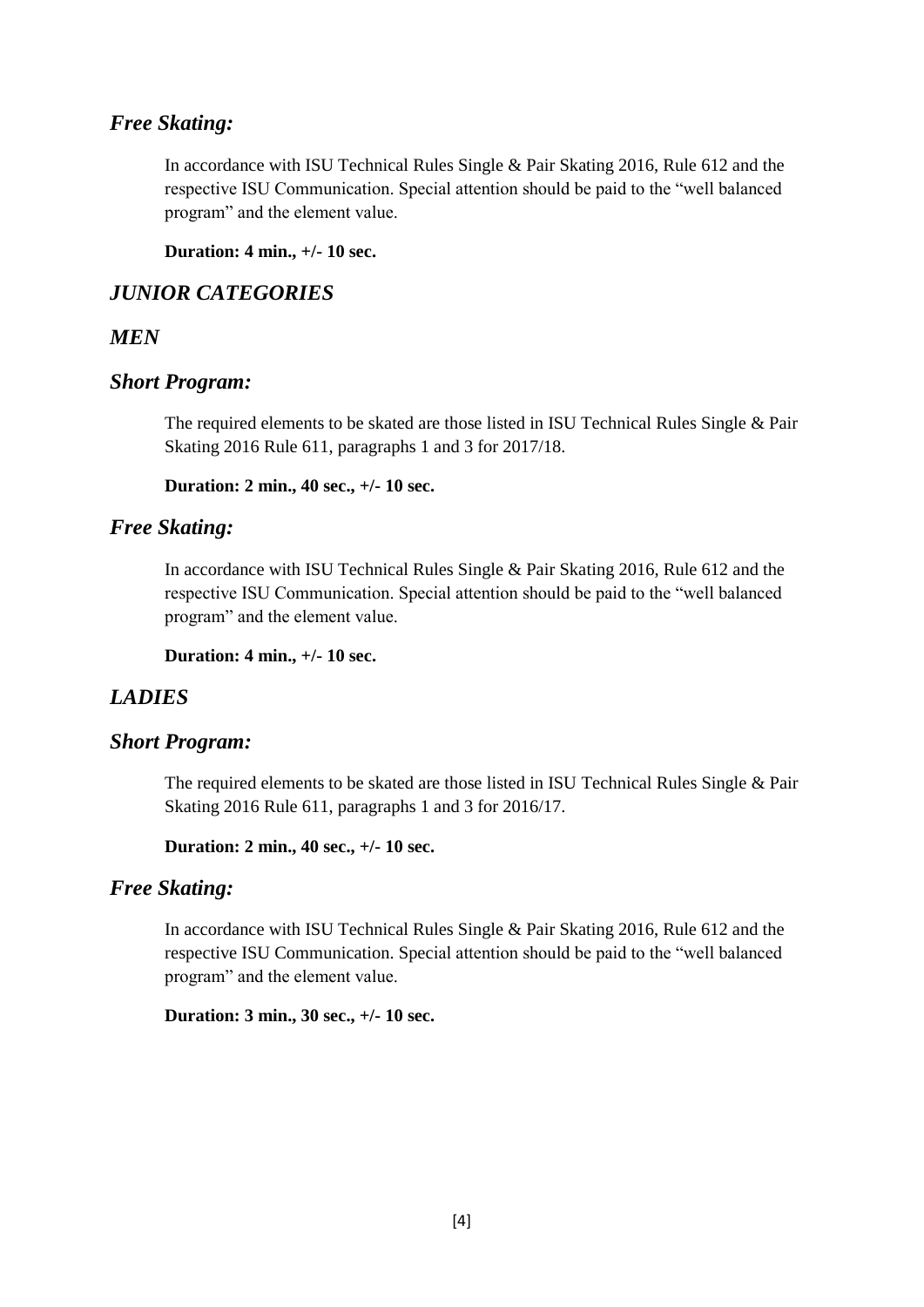## *ADVANCED NOVICE CATEGORIES*

## *BOYS*

## *Short Program:*

Age and requirements according to the ISU Technical Rules Single and Pair Skating 2016 and the ISU Communication No. 2024.

**Duration: 2 min., 20 sec., +/- 10 sec.**

## *Free Skating:*

Age and requirements according to the ISU Technical Rules Single and Pair Skating 2016 and the ISU Communication No. 2024.

**Duration: 3 min., 30 sec., +/- 10 sec.**

## *GIRLS*

### *Short Program:*

Age and requirements according to the ISU Technical Rules Single and Pair Skating 2016 and the ISU Communication No. 2024.

**Duration: 2 min., 20 sec., +/- 10 sec.**

### *Free Skating:*

Age and requirements according to the ISU Technical Rules Single and Pair Skating 2016 and the ISU Communication No. 2024.

**Duration: 3 min +/- 10 sec.**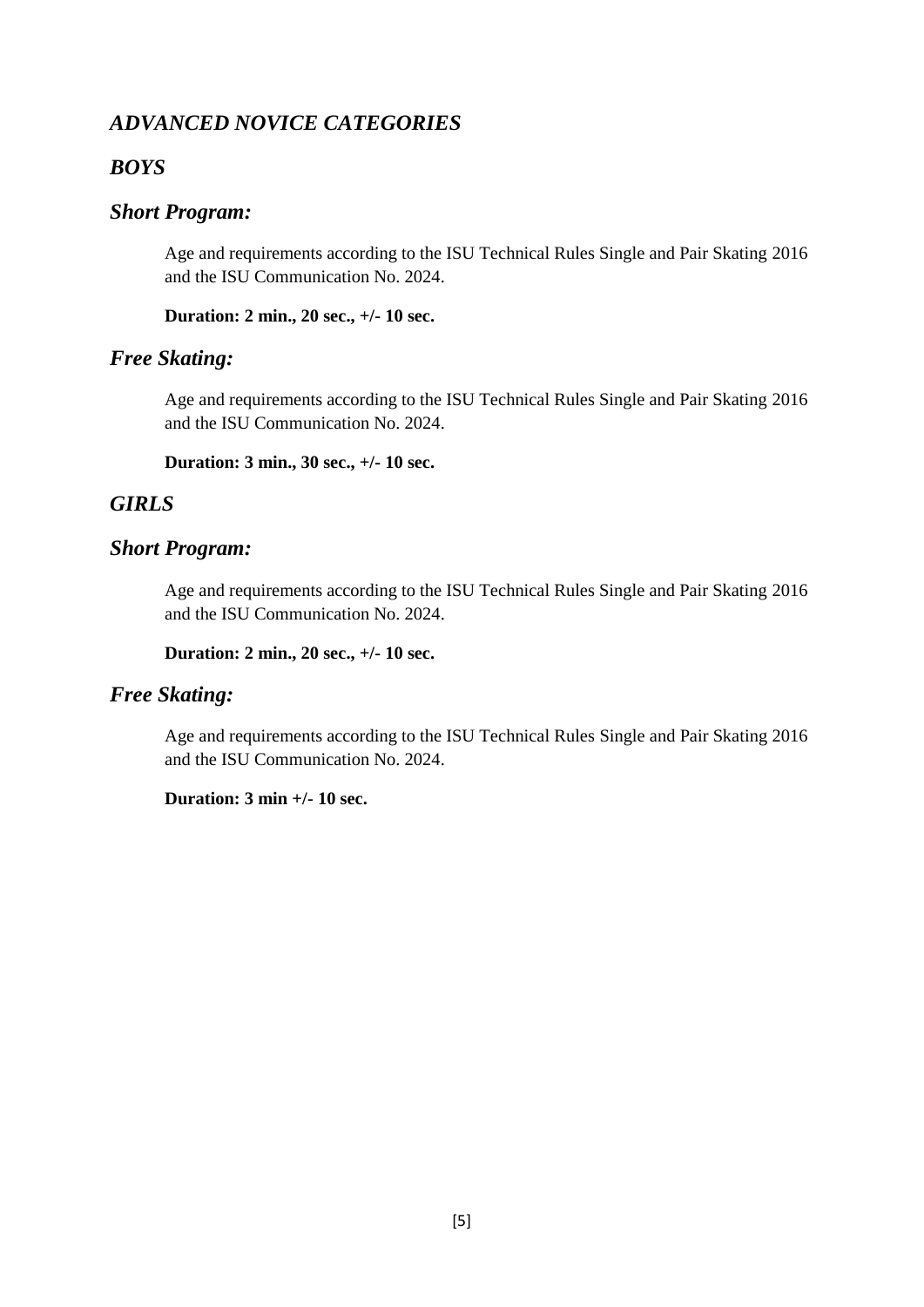## *BASIC NOVICE CATEGORIES*

## *BASIC NOVICE B GIRLS & BOYS (older subgroup)*

#### *Free Skating:*

Age and requirements according to the ISU Technical Rules Single and Pair Skating 2016 and the ISU Communication No. 2024.

**Duration: 3 min +/- 10 sec.**

### *BASIC NOVICE A GIRLS & BOYS (younger subgroup)*

#### *Free Skating:*

Age and requirements according to the ISU Technical Rules Single and Pair Skating 2016 and the ISU Communication No. 2024.

**Duration: 2 min., 30 sec. +/- 10 sec.**

## *YOUNGER CATEGORIES*

### *CUBS A GIRLS & BOYS - SINGLE SKATING*

*Age requirements:*

## *Cubs A I. ISU 9 Born after 1st of July 2007 – before 30th June 2008 Cubs A II. ISU 8 Born after 1st of July 2008 – before 30th June 2009*

#### *Free Skating:*

**Duration – Girls: 2 min., 30 sec. +/- 10 sec. Duration – Boys: 2 min., 30 sec. +/- 10 sec.**

#### **A well-balanced Free Skating Program for Cubs ISU 9 must contain:**

a) Maximum of 5 jump elements for Girls and Boys, and one of which must be an Axel type jump. There may be up to two (2) jump combinations or sequences. A jump sequence can contain any number of jumps,but only two most difficult jumps will be counted. Jump combination can contain only two jumps. Only two jumps with 1, 1  $\frac{1}{2}$ , 2 or 2  $\frac{1}{2}$ . revolutions can be repeated either in a jump combination or in a jump sequence.

Triple jumps are not permitted.

b) There must be a maximum of two (2) spins of a different nature (abbreviation), one of which must be aspin combination with or without change of foot (minimum of six  $(6)$ ) revolutions in total) and one spin withno change of position and with or without change of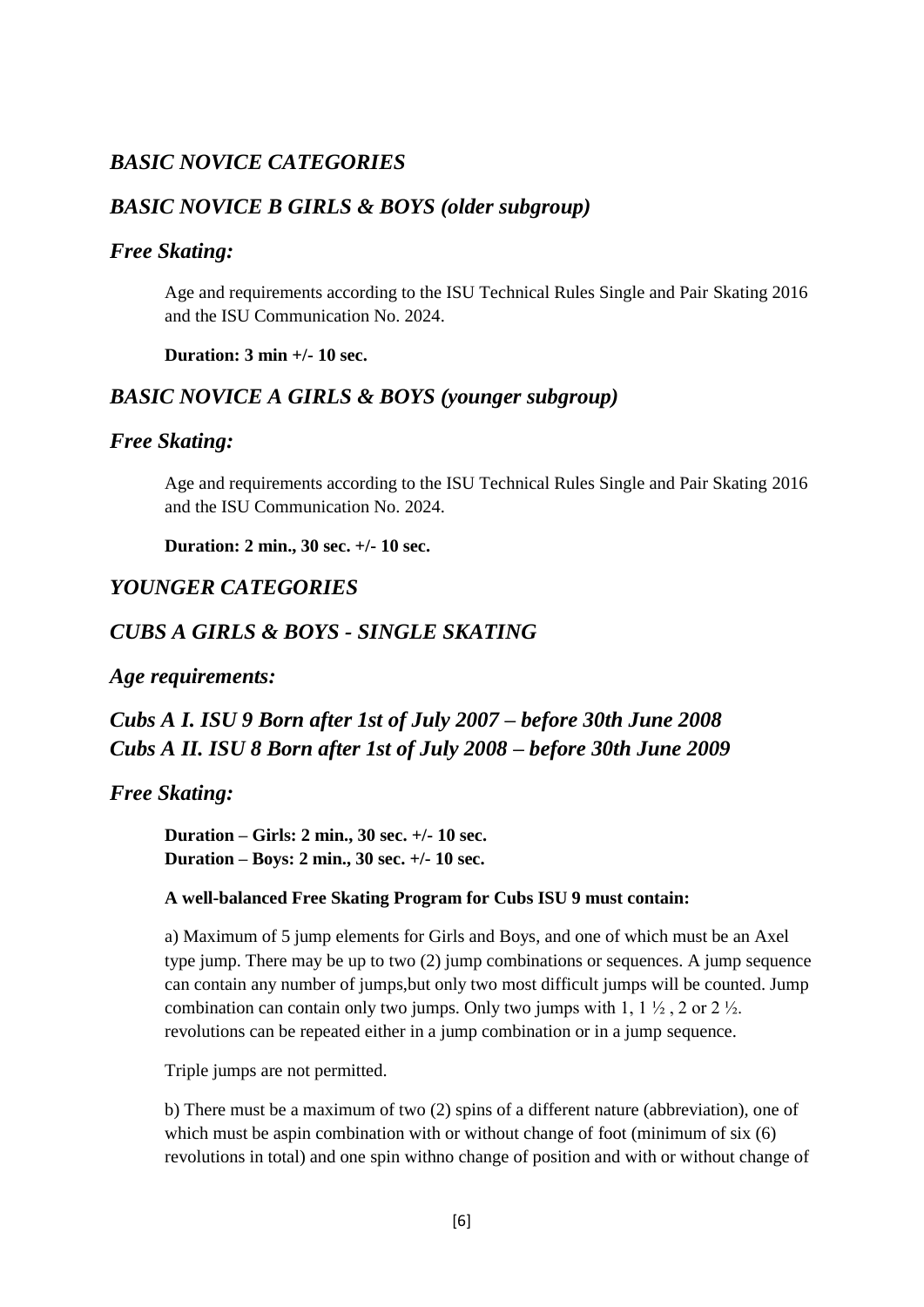foot (minimum of six (6) revolutions in total). Flying entry is allowed.

c) There must be a maximum: for Girls and Boys one (1) step sequence. The sequence (step) will have a fixed Base value and evaluated in GOE only. d) In case of fall the deduction will be -0,5 by the Technical Panel

The Program Components are only judged in

- Skating Skills
- Performance/Execution
- Interpretation

The factors for the Program Components is

Free Skating

- for boys 2.0
- for girls 1.7

Levels explanations:

For Cubs I. ISU 9 Singles, in all elements, which are subject to Levels, only features up to Level 3 will be counted. Any additional features will not count for Level requirements and will be ignored by the Technical Panel.

In case the number of entries requires, competitors will be divided into different age groups.

A well-balanced Free Skating Program for Cubs ISU 8 must contain:

a) Maximum of 5 jump elements for Girls and Boys, and one of which must be an Axel type jump. There maybe up to two (2) jump combinations or sequences. A jump sequence can contain any number of jumps,but only two most difficult jumps will be counted. Jump combination can contain only two jumps. Only two jumps with 1, 1  $\frac{1}{2}$ , 2 or 2  $\frac{1}{2}$ revolutions can be repeated either in a jump combination or in a jumpsequence.

Triple jumps are not permitted.

b) There must be a maximum of two (2) spins of a different nature (abbreviation), one of which must be a spin combination with or without change of foot (minimum of six  $(6)$ ) revolutions in total) and one spin with no change of position and with or without change of foot (minimum of six (6) revolutions in total). Flying entry is allowed.

c) There must be a maximum:

for Girls and Boys one (1) step sequence. The sequence (step) will have a fixed Base value and evaluated in GOE only.

d) In case of fall the deduction will be -0,5 by the Technical Panel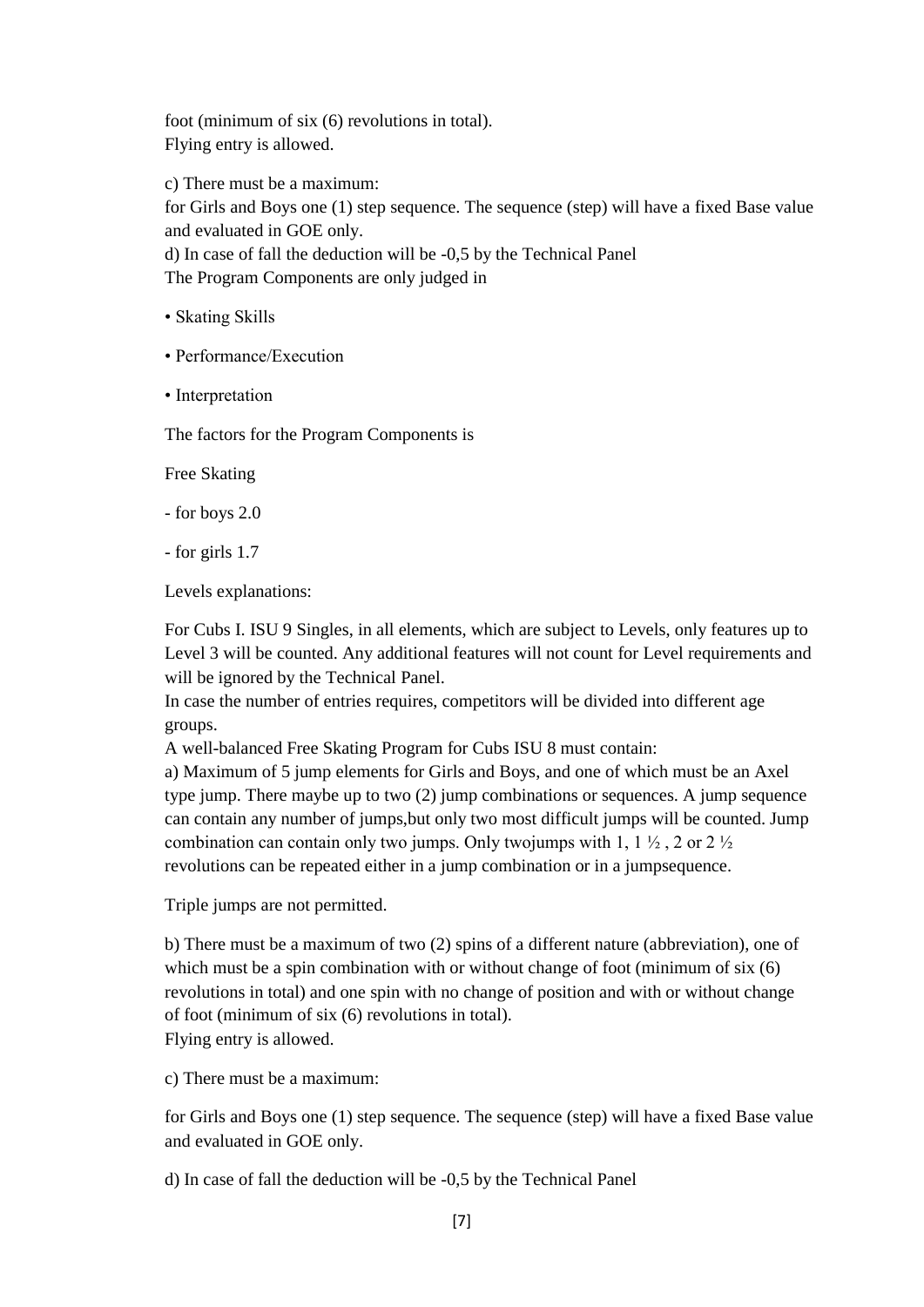The Program Components are only judged in

- Skating Skills
- Performance/Execution
- Interpretation

The factors for the Program Components is

Free Skating

- for boys 2.0
- for girls 1.7

Levels explanations:

For Cubs II. ISU 8 Singles, in all elements, which are subject to Levels, only features up to Level 2 will be counted. Any additional features will not count for Level requirements and will be ignored by the Technical Panel.

In case the number of entries requires, competitors will be divided into different age groups.

## *CUBS B GIRLS & BOYS - SINGLE SKATING*

### *Age requirements:*

# *Cubs B I. ISU 9 Born after 1st of July 2007 – before 30th June 2008 Cubs B II. ISU 8 Born after 1st of July 2008 – before 30th June 2009*

### *Free Skating:*

**Duration – Girls: 2 min, +/- 10 sec. Duration – Boys: 2 min, +/- 10 sec.**

#### **A well-balanced Free Skating Program for Cubs ISU 9 must contain:**

a) Maximum of 4 jump elements for Girls and Boys, one of which must be an Axel type jump. There may be up to two (2) jump combinations or sequences. Jump combination can contain only two (2) jumps. A jump sequence can contain any number of jumps, but only two most difficult jumps will be counted. Triple jumps are not permitted. Any single or double jump (including Double Axel) cannot be executed more than twice in total.

b) There must be a maximum of two (2) spins of a different nature (abbreviation), one of which must be a spin combination with or without change of foot (minimum of six  $(6)$ ) revolutions in total) and one spin with no change of position and with or without change of foot (minimum of six (6) revolutions in total). Flying entry is allowed.

c) There must be a maximum: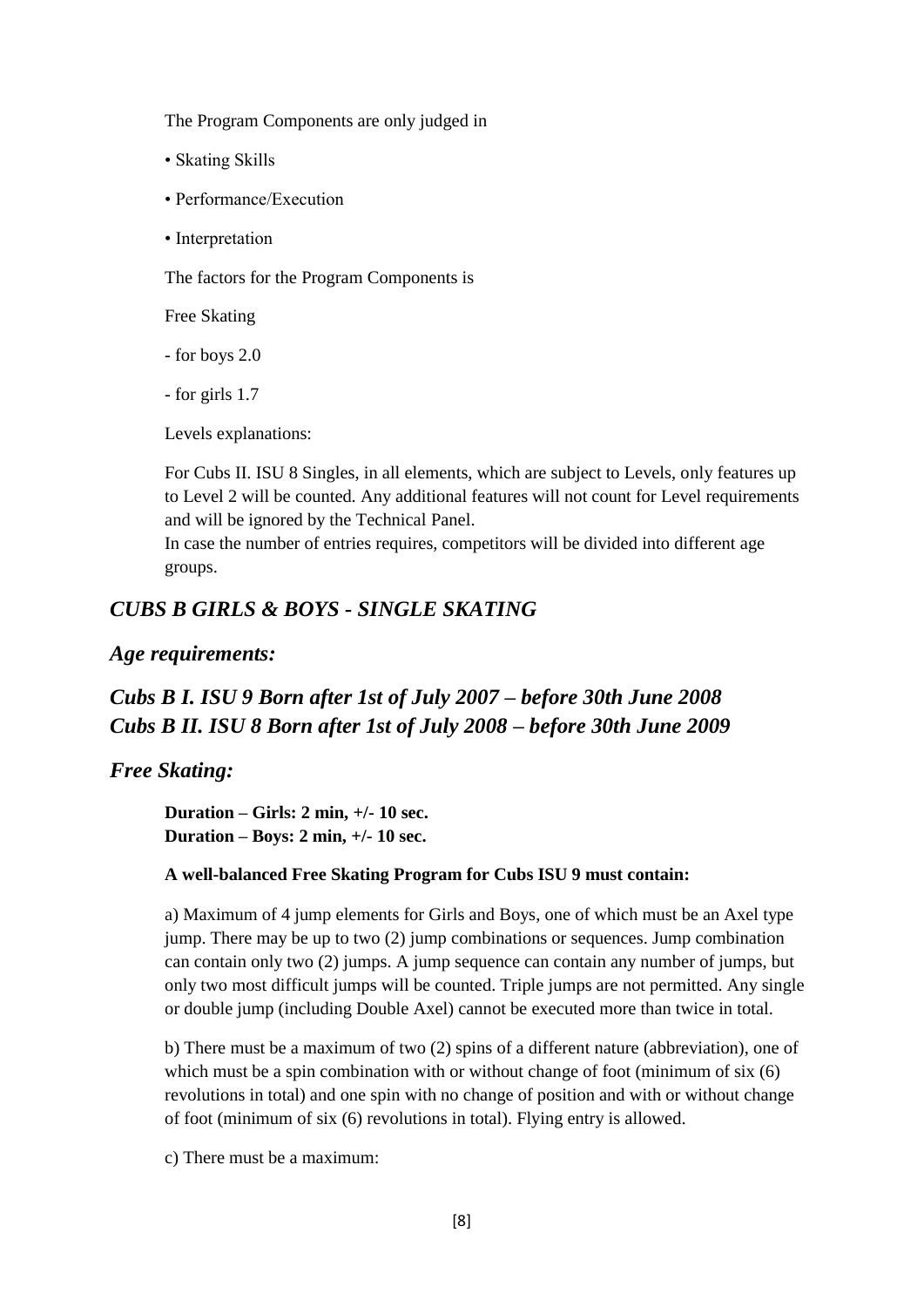• for Girls one (1) Choreographic sequence which includes at least one 3 seconds long spiral position. The sequence will have a fixed Base value and evaluated in GOE only.

• for Boys maximum of one (1) step sequence with a fixed Base value and evaluated in GOE only.

Level explanation: For Cubs in all elements which, are subject to Levels, only features up to Level 2 will be counted. Any additional features will not count for Level requirements and will be ignored by the Technical Panel.

The Program Components are only judged in:

- Skating Skills

- Performance

The factor of the Program Components is 2.5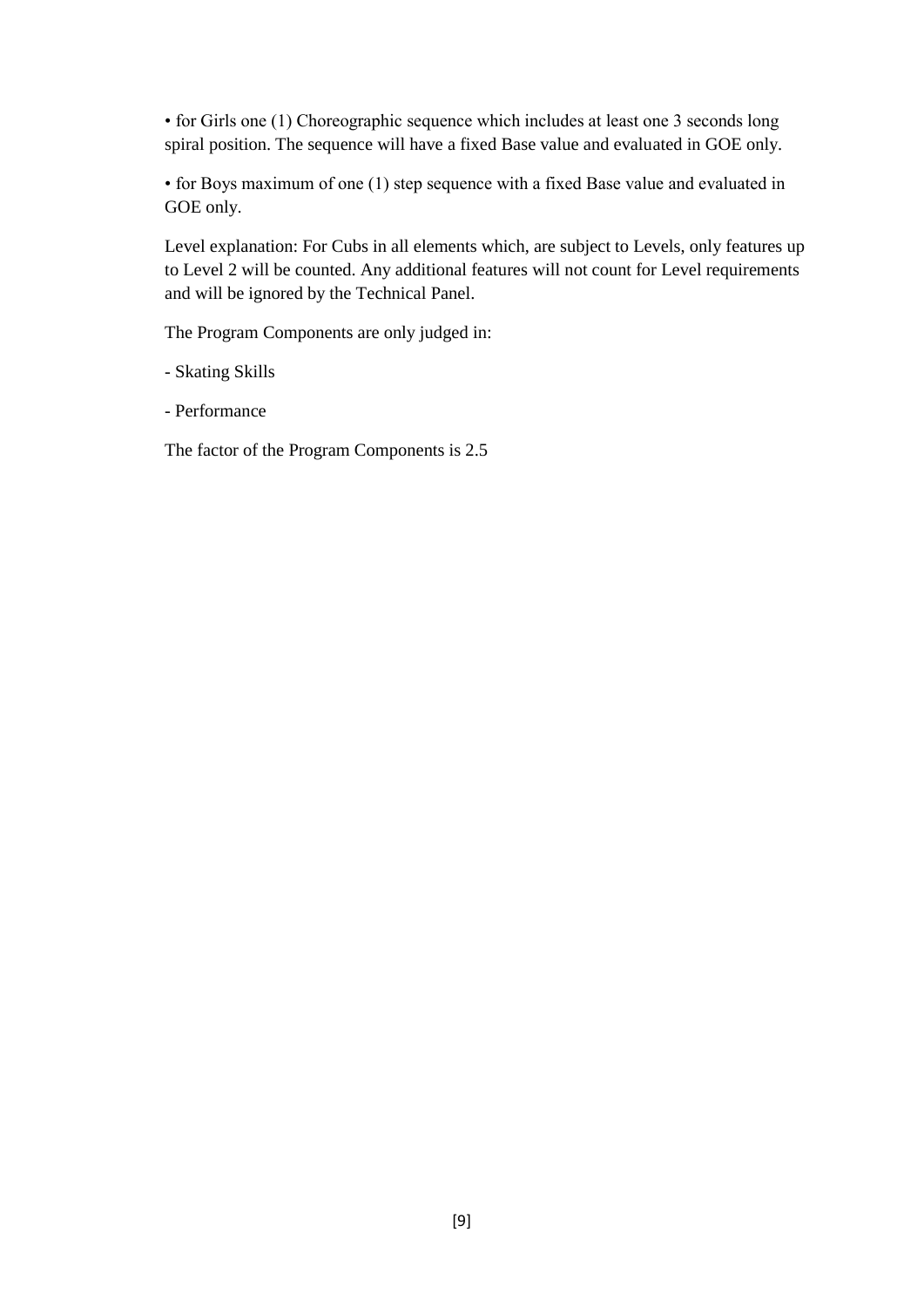## *CHICKS GIRLS & BOYS - SINGLE SKATING*

## *Age requirements*

*Chicks I. ISU 7 2009 Born after 1st of July 2009 – before 30th of June 2010 Chicks II. ISU 6 2010 Born after 1st of July 2010 and younger*

## *Free Skating:*

**Duration – Girls: 2 min. +/- 10 sec. Duration – Boys: 2 min. +/- 10 sec.**

#### **A well-balanced Free Skating Program for Chicks ISU 7 must contain:**

a) Maximum of 4 jump elements for Girls and Boys, and one of which must be an Axel type jump. There may be up to two (2) jump combinations or sequences. A jump sequence can contain any number of jumps, but only two most difficult jumps will be counted. A jump combination can contain only two jumps. Only two jumps with 1,  $1 \frac{1}{2}$ , 2 or 2  $\frac{1}{2}$  revolutions can be repeated either in a jump combination or in a jump sequence.

Triple jumps are not permitted.

b) There must be a maximum of two (2) spins of a different nature (abbreviation), one of which must be a spin combination with or without change of foot (minimum of six (6) revolutions in total) and one spin with no change of position and with or without change of foot (minimum of six (6) revolutions in total).

Flying entry is allowed.

c) There must be a maximum:

For Girls one (1) choreo sequence with one spiral position with 3 sec. and one (1/2) step sequence ½ utilizing the ice surface. The choreo sequence will havea fixed Base value and evaluated in GOE only.

For Boys one (1) choreo sequence with one spiral position with 3 sec. The choreo sequence will have fixed Base value and evaluated in GOE only.

d) In case of fall the deduction will be -0,5 by the Technical Panel

The Program Components are only judged in

- Skating Skills
- Performance/Execution

The Factor of the Program Components is 2.5.

Levels explanations:

For Chicks ISU 7 and younger Singles, in all elements, which are subject to Levels, only features up to Level 2 will be counted.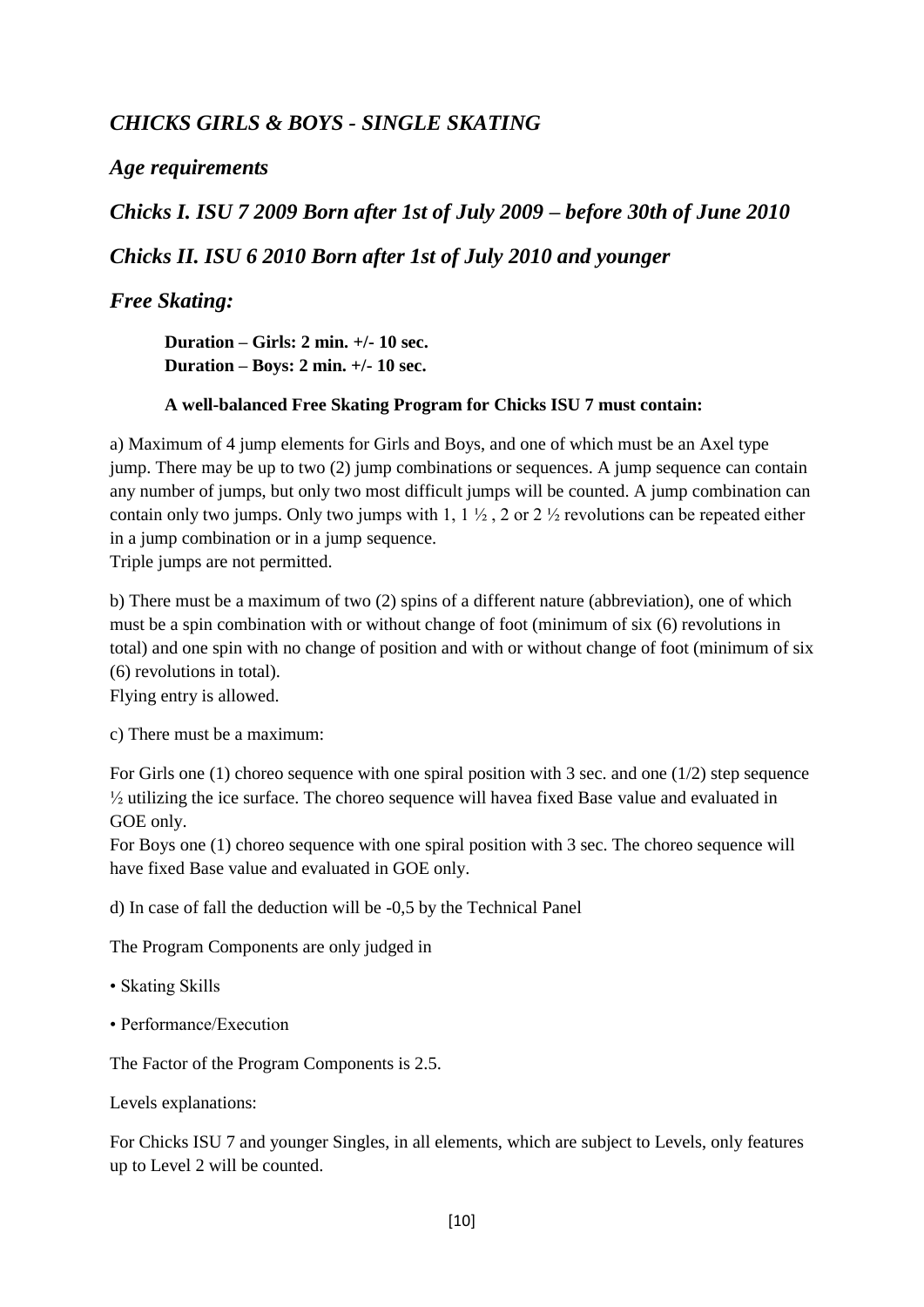Any additional features will not count for Level requirements and will be ignored by the Technical Panel.

A well-balanced Free Skating Program for Chicks ISU 6 must contain:

a) Maximum of 4 jump elements for Girls and Boys, and one of which must be an Axel type jump. There may be up to two (2) jump combinations or sequences. A jump sequence can contain any number of jumps, but only two most difficult jumps will be counted. A jump combination can contain only two jumps. Only two jumps with 1,  $1 \frac{1}{2}$ , 2 or 2  $\frac{1}{2}$  revolutions can be repeated either in a jump combination or in a jump sequence.

Triple jumps are not permitted.

b) There must be a maximum of two (2) spins of a different nature (abbreviation), one of which must be a spin combination with or without change of foot (minimum of six (6) revolutions in total) and one spin with no change of position and with or without change of foot (minimum of six (6) revolutions in total).

Flying entry is allowed.

c) There must be a maximum:

For Girls one (1) choreo sequence with one spiral position with 3 sec. The choreo sequence will have a fixed Base value and evaluated in GOE only.

For Boys one (1) choreo sequence with one spiral position with 3 sec. The choreo sequence will have fixed Base value and evaluated in GOE only.

The Program Components are only judged in

- Skating Skills
- Performance/Execution

The Factor of the Program Components is 2.5.

Levels explanations:

For Chicks ISU 7 and younger Singles, in all elements, which are subject to Levels, only features up to Level 2 will be counted.

Any additional features will not count for Level requirements and will be ignored by the Technical Panel.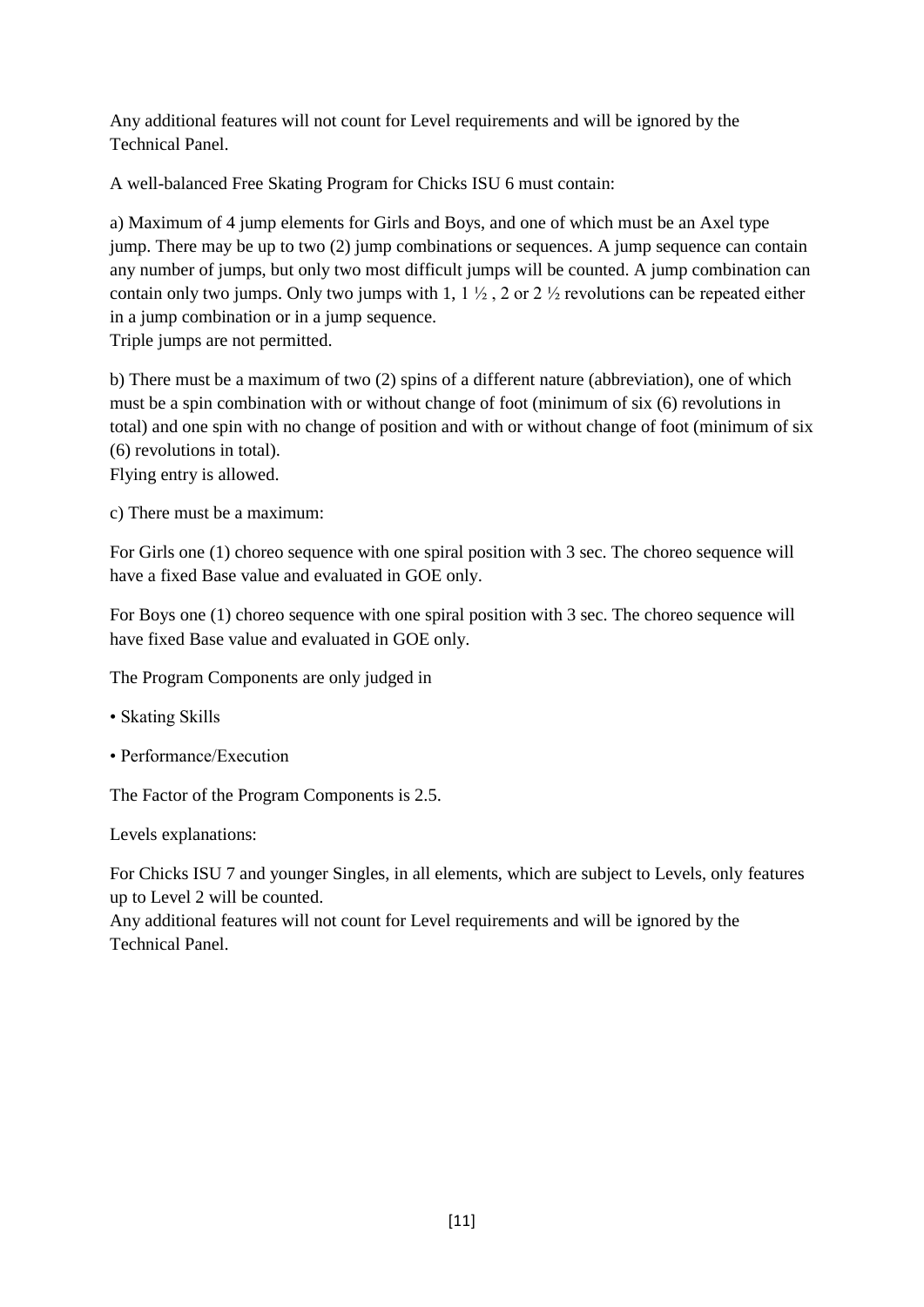*2) NON-ISU Recreational and Adult Single Figure Skating categories:*

*1. Age group A: born after 1st July 2007 or younger – Bronze level*

*2. Age group B: born after 1st July 2005 – Bronze and Silver level*

*3. Age group C: born after 1st July 2002 – Bronze, Silver and Gold level*

*4. Age group D: born after 1st July 1999 – Bronze, Silver, Gold and Masters level*

*II. Adult Single Free Skating categories:*

*1. Age group A: born after 1st July 1989 – Bronze, Silver, Gold and Masters level*

*2. Age group B: born after 1st July 1979 – Bronze, Silver and Gold level*

*3. Age group C: born after 1st July 1969 – Bronze and Silver level*

*4. Age group D: born after 1st July 1959 – Bronze and Silver level*

*5. Age group E: born before 1st July 1959 and earlier– Bronze level*

*IMPORTANT REMARKS:*

*In case the number of entries it requires, competitors will be merged into united age groups.*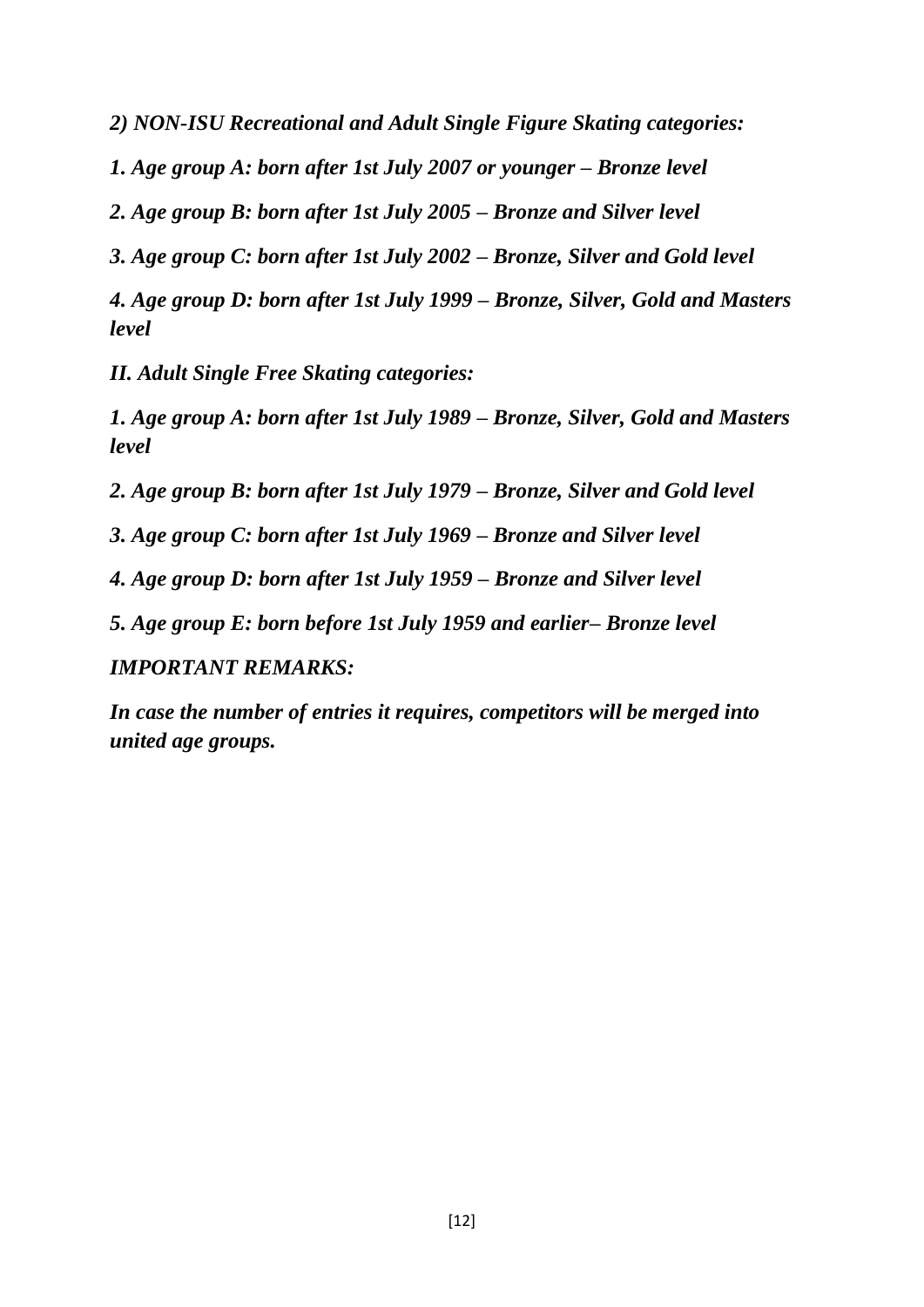## *Technical data:*

Calculation of scores: according to the new ISU Judging System

The Program Components are judged only in

- **Skating Skills**
- **Performance/Execution**
- **Interpretation**

### **Requirements for all age groups:**

The programmes can be interpretative.

Different portable or stationary tools and accessories  $-e.g.:$  hat, walking stick, shawl  $-$  is allowed during the programme, if it doesn't disturb the performer and its soundness. The music can be even vocal, but with appropriate lyrics.

Exceeding the limit of the music is followed by **1 point deduction per 5 sec**.

Failing: **0,5 point penalty**

## *Free Skating Masters*

A competitor in the Masters Free Skating event must perform a well-balanced program that may contain:

- a) A maximum of seven (7) jump elements, one of which must be an Axel type jump. Single, double jumps are permitted. Triple jumps are not permitted.
	- i. There may be up to three (3) jump combinations or jump sequences in the free program.

One (1) jump combination may consist of up to three (3) listed jumps.

Two (2) jump combinations may consist of two (2) listed jumps.

A jump combination may consist of the same or another single, double jump. A jump sequence may consist of any number of jumps of any number of revolutions that may be linked by non-listed jumps like mazurkas etc. and/or hops immediately following each other while maintaining the jump rhythm (knee); there can be no steps, turns, crossovers or stroking during the sequence. Only the two (2) listed jumps with the highest value will count towards thetechnical score.

- ii. Each listed jump may be performed a maximum of two (2) times.
- iii. Please note that a half-loop in combination or in a sequence with any other listed jump will be called as a listed jump (1Lo). Non-listed jumps may be included in the program as part of connecting footwork.
- b) A maximum of three (3) spins of a different abbreviation, one (1) of which must be a spin combination with a change of foot and one (1) of which must be a flying spin.
	- i. The spins must have a required minimum number of revolutions: five (5) for the flying spin with no change of foot after landing, five (5) for the spin with only one position and no change of foot, five (5) for the spin combination with no change of foot, and eight  $(4 + 4)$  for the spin combination with change of foot or spin in one position with a change of foot.
	- ii. There must be a minimum of two (2) revolutions in each position or the position will not be counted.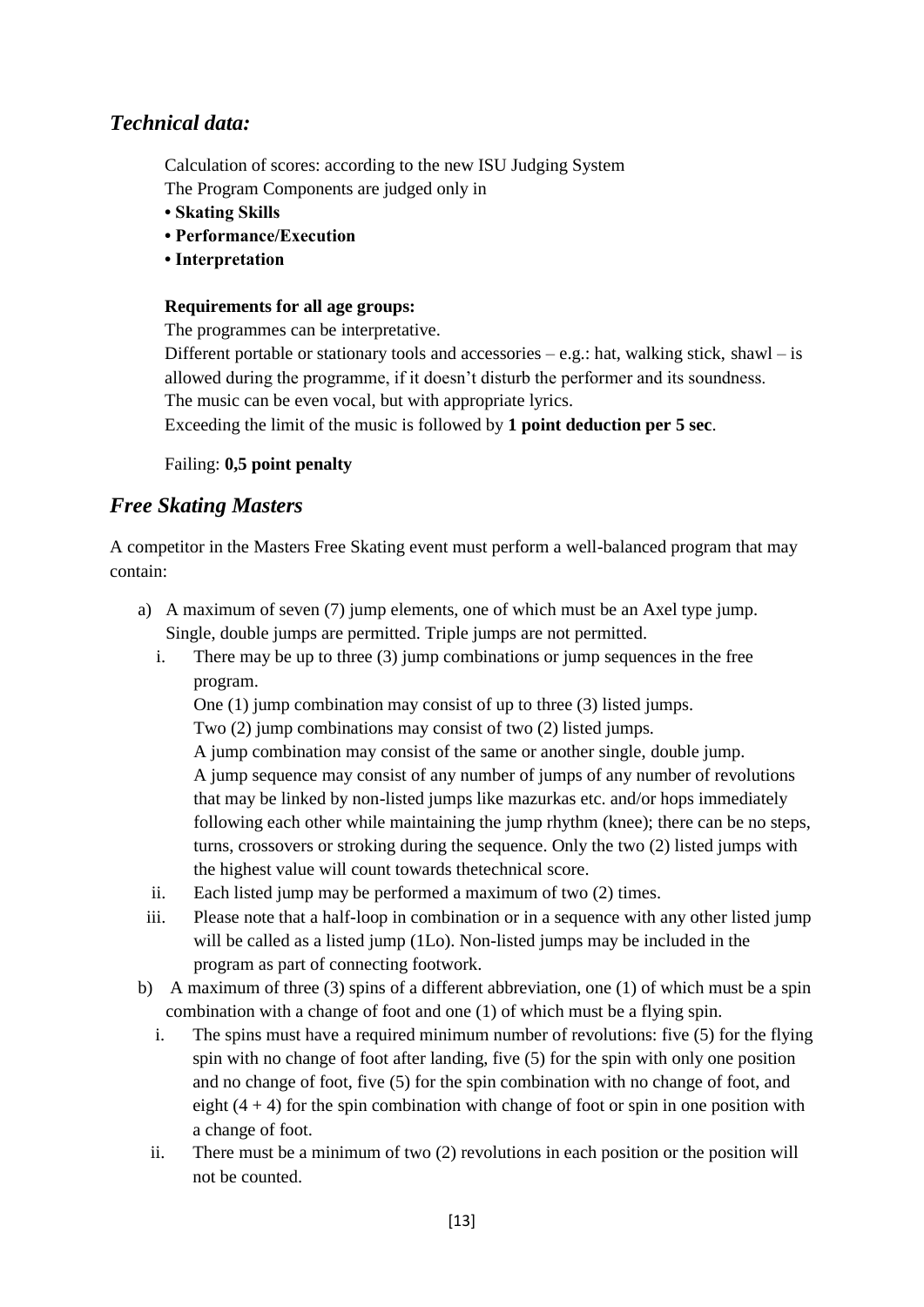- iii. Spin combinations must include a minimum of two (2) different basic positions with two (2) revolutions in each of these positions anywhere within the spin. To receive full value, a spin combination must include all three (3) basic positions.
- c) A maximum of one (1) step sequence, fully utilizing the ice surface. Only the first executed attempt of a step sequence will contribute to the technical score.

## **VOCAL MUSIC MAY BE USED**

#### **The maximum time is 3 minutes +/-10 seconds .**

The points for each Program Component are multiplied by a factor of 1.6.

## *Free Skating Gold*

A competitor in the Gold Free Skating event must perform a well-balanced program that may contain:

- a) A maximum of six (6) jump elements, consisting of single jumps (including the single Axel) or double jumps. Double Flip, double Lutz, double Axel and Triple jumps are not permitted.
	- i. There may be up to three (3) jump combinations or jump sequences in the free program.

One (1) jump combination may consist of up to three (3) listed jumps.

Two (2) jump combinations may consist of two (2) listed jumps.

A jump combination may consist of the same or another single or double jump, with the exception of the jumps in bold above.

A jump sequence may consist of any number of single and double jumps, with the exception of the jumps in bold above, that may be linked by non-listed jumps like mazurkas etc. and/or hops immediately following each other while maintaining the jump rhythm (knee); there can be no steps, turns, crossovers or stroking during the sequence. Only the two (2) listed jumps with the highest value will count towards the technical score.

- ii. Each listed jump may be performed a maximum of two (2) times.
- iii. Please note that a half-loop in combination or in a sequence with any other listed jump will be called as a listed jump (1Lo). Non-listed jumps may be included in the program as part of connecting footwork.
- b) A maximum of three (3) spins of a different abbreviation, one (1) of which must be a spin combination with a change of foot and one (1) of which must be a flying spin.
	- i. The spins must have a required minimum number of revolutions: four (4) for the flying spin with no change of foot after landing, four (4) for the spin with only one position and no change of foot and four (4) for the spin combination with no change of foot and eight  $(4 + 4)$  for the spin combination with change of foot or spin in one position with a change of foot.
	- ii. There must be a minimum of two (2) revolutions in each position or the position will not be counted.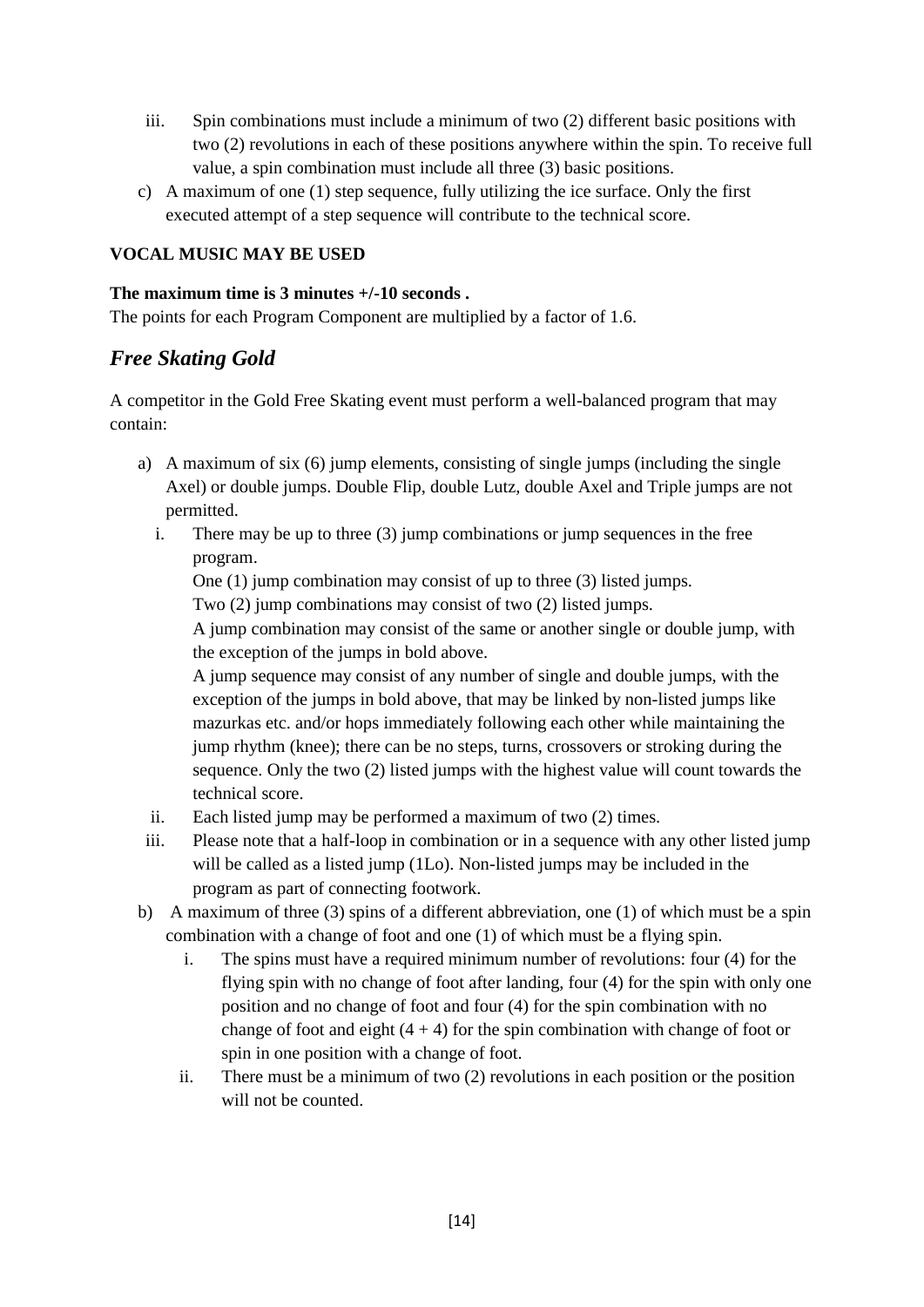- iii. Spin combinations must include a minimum of two (2) different basic positions with two (2) revolutions in each of these positions anywhere within the spin. To receive full value, a spin combination must include all three (3) basic positions.
- c) A maximum of one (1) step sequence, fully utilizing the ice surface. Only the first executed attempt of a step sequence will contribute to the technical score.

## **VOCAL MUSIC MAY BE USED**

#### **The maximum time is 2 minutes 40 seconds +/-10 seconds.**

The points for each Program Component are multiplied by a factor of 1.6.

Only features up to and including Level 3 will be counted for the spins and step sequence. Any additional features will not count for level requirements and will be ignored by the Technical Panel.

## *Free Skating Silver*

A competitor in the Silver Free Skating event must perform a well-balanced program that may contain:

- a) A maximum of five (5) jump elements, consisting of any single jumps (including the single Axel). Double jumps and triple jumps are not permitted.
	- i. There may be up to two (2) jump combinations or jump sequences in the free program.

One (1) jump combination may consist of up to three (3) listed jumps. The other jump combination may consist of two (2) listed jumps.

A jump combination may consist of the same or another single jump. A jump sequence may consist of any number of single jumps that may be linked by non-listed jumps like mazurkas etc. and/or hops immediately following each other while maintaining the jump rhythm (knee); there can be no steps, turns, crossovers or stroking during the sequence. Only the two (2) listed jumps with the highest value will count towards the technical score.

- ii. Each listed jump may be performed a maximum of two (2) times.
- iii. Please note that a half-loop in combination or in a sequence with any other listed jump will be called as a listed jump (1Lo). Non-listed jumps may be included in the program as part of connecting footwork.
- b) A maximum of three (3) spins of a different abbreviation, one (1) of which must be a spin combination.
	- i. The spins must have a required minimum number of revolutions: three (3) for the flying spin with no change of foot after landing, three (3) for the spin with only one position and no change of foot and four (4) for the spin combination with no change of foot and eight (4+ 4) for the spin combination with change of foot or spin in one position with a change of foot.
	- ii. There must be a minimum of two (2) revolutions in each position or the position will not be counted.
	- iii. Spin combinations must include a minimum of two (2) different basic positions with two (2) revolutions in each of these positions anywhere within the spin. To receive full value, a spin combination must include all three (3) basic positions.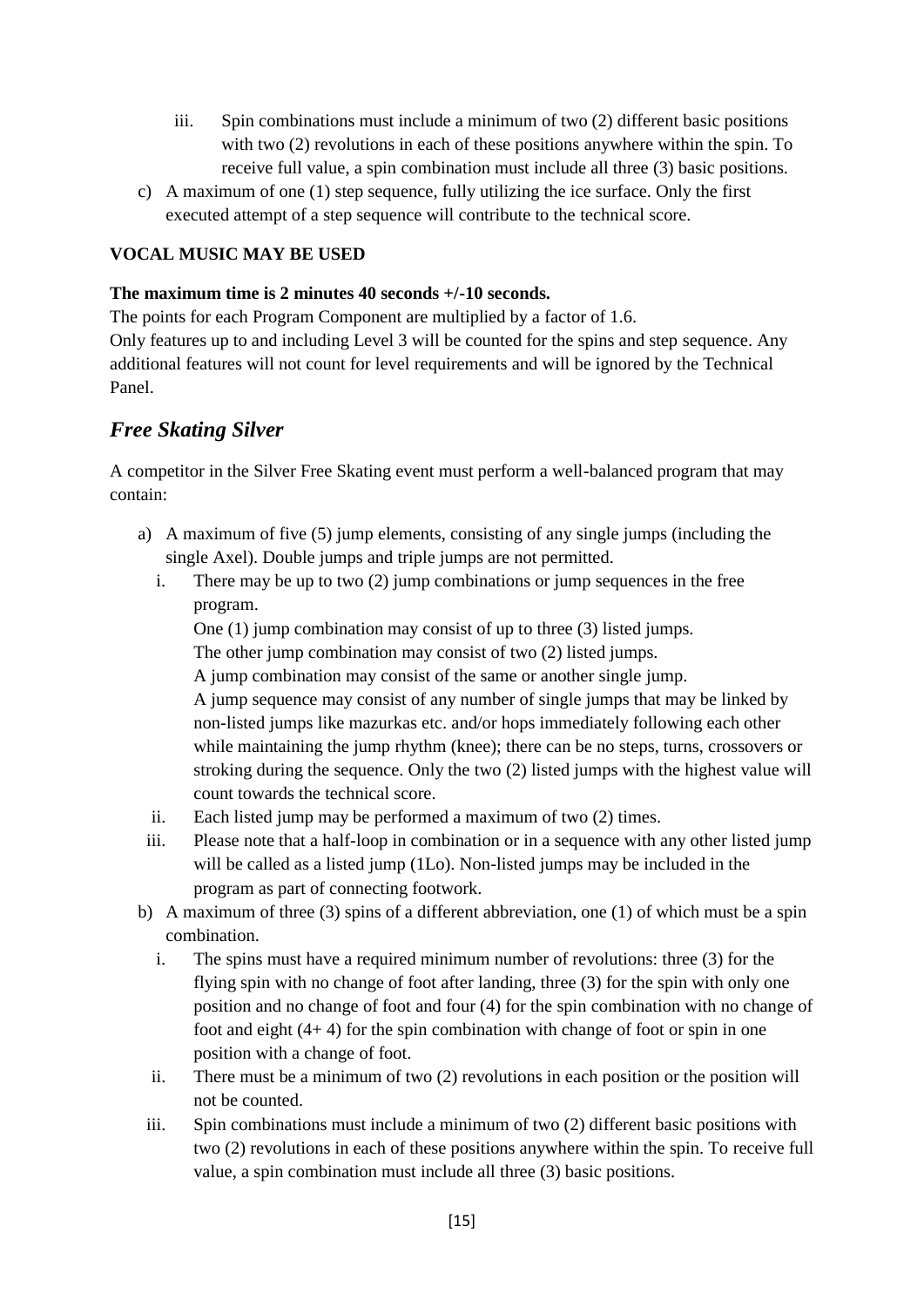c) A maximum of one (1) step sequence, utilizing at least half (1/2) of the ice surface. Only the first executed attempt of a step sequence will contribute to the technical score.

## **VOCAL MUSIC MAY BE USED**

#### **The maximum time is 2 minutes 10 seconds +/-10 seconds.**

The points for each Program Component are multiplied by a factor of 1.6. Only features up to and including Level 2 will be counted for the spins and step sequence. Any additional features will not count for level requirements and will be ignored by the Technical Panel.

## *Free Skating Bronze*

A competitor in the Bronze Free Skating event must perform a well-balanced program that may contain:

- a) A maximum of four (4) jump elements, consisting only of single jumps. Axel type jumps, double jumps and triple jumps are not permitted.
	- i. There may be up to two (2) jump combinations or jump sequences in the free program. One (1) jump combination may consist of up to three (3) listed jumps. The other jump combination may consist of two (2) listed jumps. A jump combination may consist of the same or another single jump.

A jump sequence may consist of any number of single jumps that may be linked by non-listed jumps like mazurkas etc. and/or hops immediately following each other while maintaining the jump rhythm (knee); there can be no steps, turns, crossovers or stroking during the sequence. Only the two (2) listed jumps with the highest value will count towards the technical score.

- ii. Each listed jump may be performed a maximum of two (2) times.
- iii. Please note that a half-loop in combination or in a sequence with any other listed jump will be called as a listed jump (1Lo).
- b) A maximum of two (2) spins of a different abbreviation one of which must be a spin combination with no change of foot. Flying spins are not permitted.
	- i. The spins must have a required minimum number of revolutions: three (3) for the spin in one position with no change of foot, four (4) for the spin combination with no change of foot and six  $(3+3)$  for the spin combination with change of foot or the spin in one position with change of foot.
	- ii. There must be a minimum of two (2) revolutions in each position or the position will not be counted.
- iii. Spin combinations must include a minimum of two (2) different basic positions with two (2) revolutions in each of these positions anywhere within the spin.
- iv. Only features up to and including Level 1 will be counted. Any additional features will not be counted for level requirements and will be ignored by the Technical Panel.
- c) A maximum of one (1) choreographic sequence utilizing at least half  $(1/2)$  of the ice surface.
	- i. A choreographic sequence consists of any kind of movements like steps, turns, spirals, arabesques, spread eagles, Ina Bauers, hydroblading, transitional (unlisted) jumps, spinning movements etc.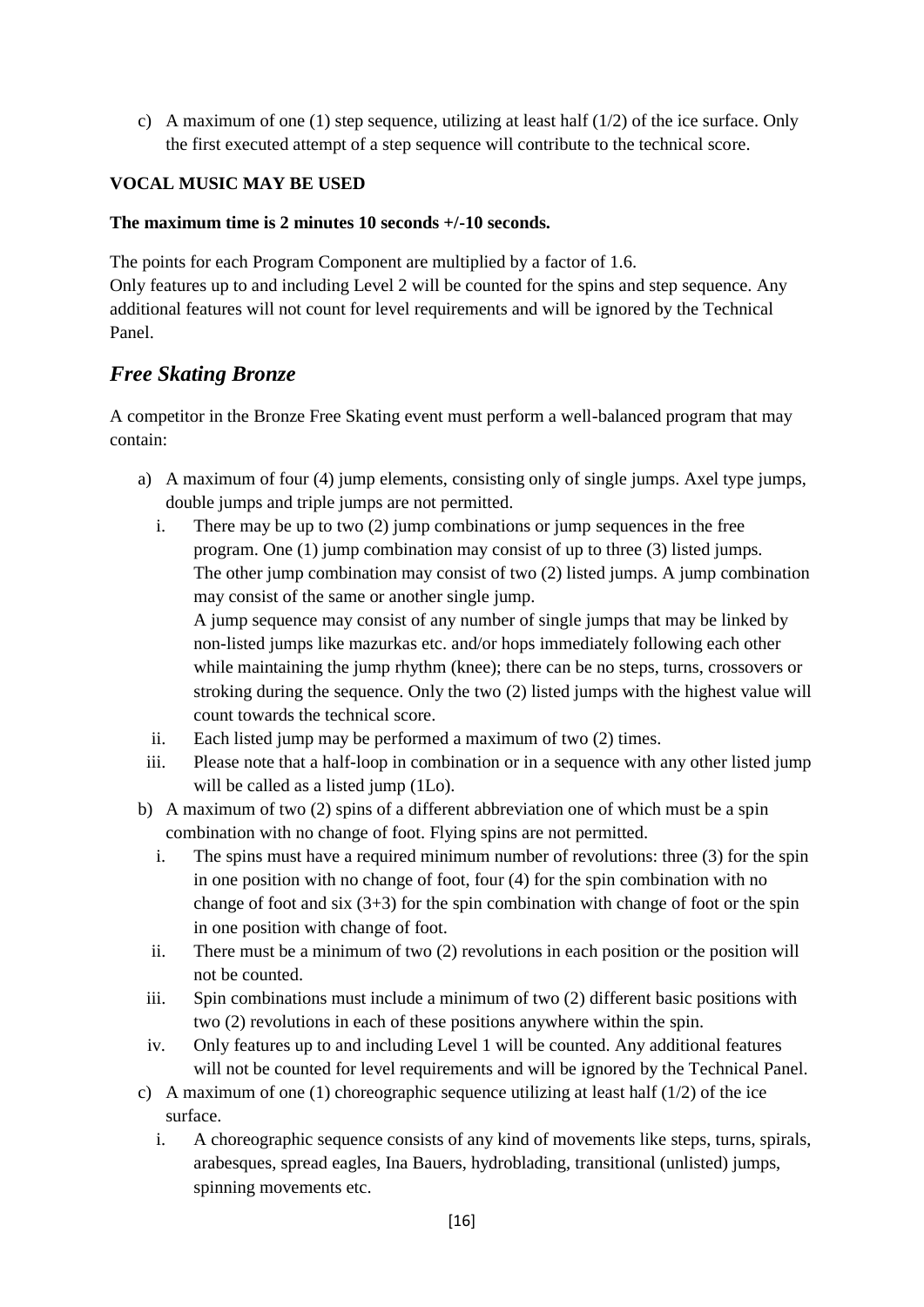- ii. The pattern is not restricted.
- iii. A choreographic sequence has a base value and will be evaluated by the judges in GOE only.

#### **VOCAL MUSIC MAY BE USED**

#### **The maximum time is 1 minute 50 seconds +/- 10 seconds.**

The points for each Program Component are multiplied by a factor of 1.6.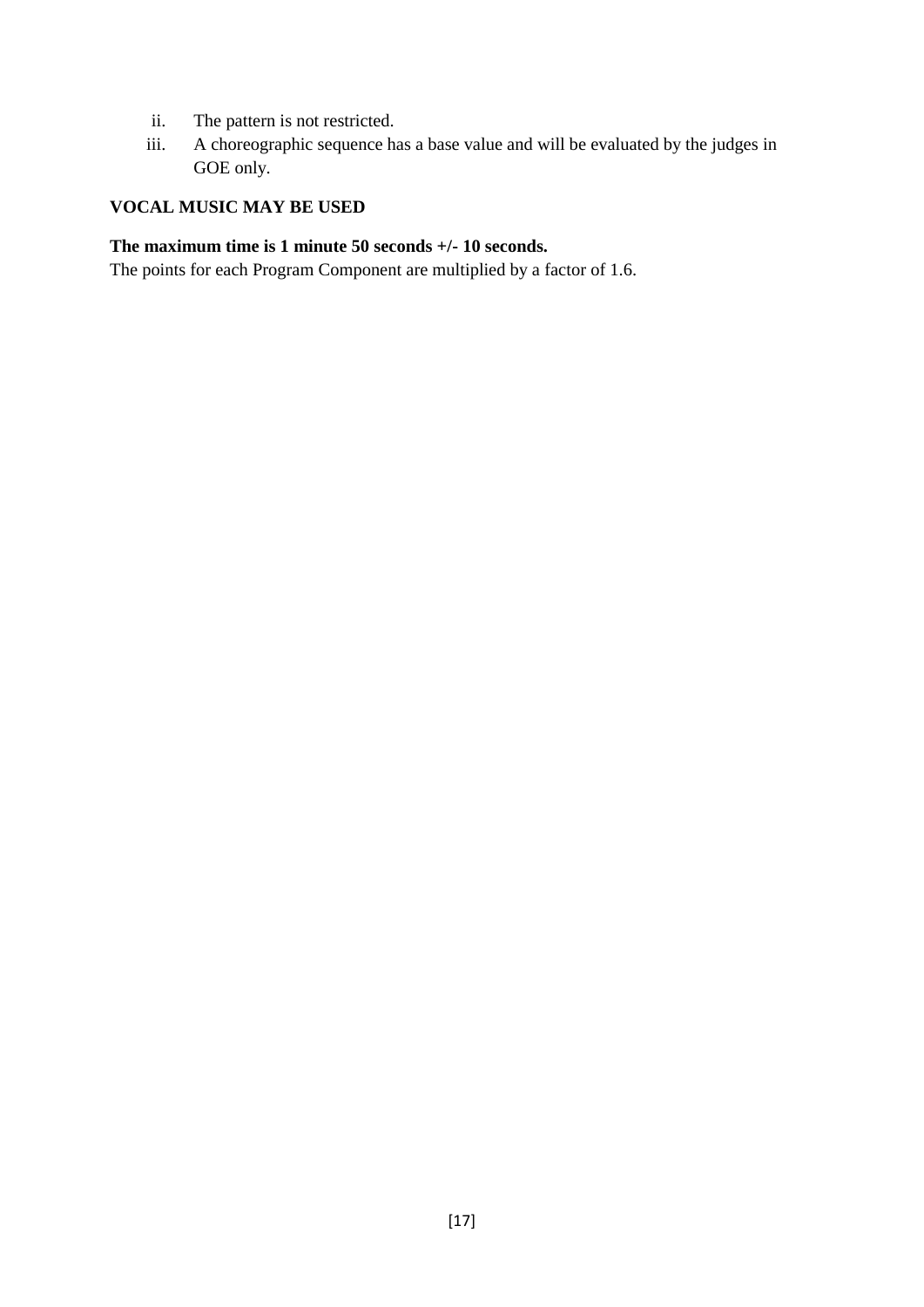#### **ATTENTION!**

#### **Registration:**

Competitors have to prove their identity with valid competition licence; in case of foreign competitors, with passport. Participation is only allowed with valid medical certificate or certificate issued by a sports physician.

#### **Expenses:**

The organizer does not pay any expenses of the teams (travel, and living expenses) but cover the costs of competition.

#### **Responsibility**:

All the participants enter the competition on their own responsibility. The organizer doesn't take the responsibility for any possible accidents.

#### **Music:**

All Competitors shall furnish competition music of excellent quality on CD format, in accordance with Rule 343, paragraph 1.

In accordance with Rule 343, paragraph 1, all discs must show the Competition event, Competitor's name, the Nation and the exact running time of the music (not skating time) including any starting signal and must be submitted at the time of registration. Each program (short program, free skating, short dance, free dance) must be recorded on a separate disc. In addition competitors/couples must provide a back-up drive for each program. If music information is not complete and discs not provided, accreditation will not be given. With the entry forms, the "Program Content Sheet" must return to the Organizing Committee in time. It is mandatory that the Program Content Sheet must be filled in precisely by each Skater/team in English using the terminology for the elements listed in the respective ISU Communication.

It is not permitted to hand over the Program Content Sheets directly to the acting Officials. **Starting times:**

Please, keep in mind that only daily starting times of the competition are fixed. Following the morning start the time schedule of the event is flexible, which means that in case of cancellations certain categories may start some time earlier than it is indicated in the Preliminary Schedule.

#### **Protests:**

Each team has the right to submit protest against the judge's decision. Protests must be submitted to the Referee of the relevant event at the latest immediately after the event. Upon the submission of the protest a protest fee of 30 EUR must be paid. The referee's decision is final. In the new ISU Judging Systems no protests can be filed against the judges (see Rule 123), but against the right determination of the executed element or any calculation error. In the ISU Judging System protest can be summited in 24 hours after subsegment (e.g. Short Program) and before the awarding ceremony after the final segment (e.g. Free Skating). Protest must be done in a written form to the referee of the relevant segment. Please read ISU Rule 123.

#### **Transfer:**

It is possible to transfer from your city hotel to the ice hall.

#### **Organizer reserves the right to make the potential changes if it should be necessary. The definite timetable will be sent to all entered clubs after deadline for entries.**

**Ferenc Varga Jégmadár Műkorcsolya Egyesület Székesfehérvár – president**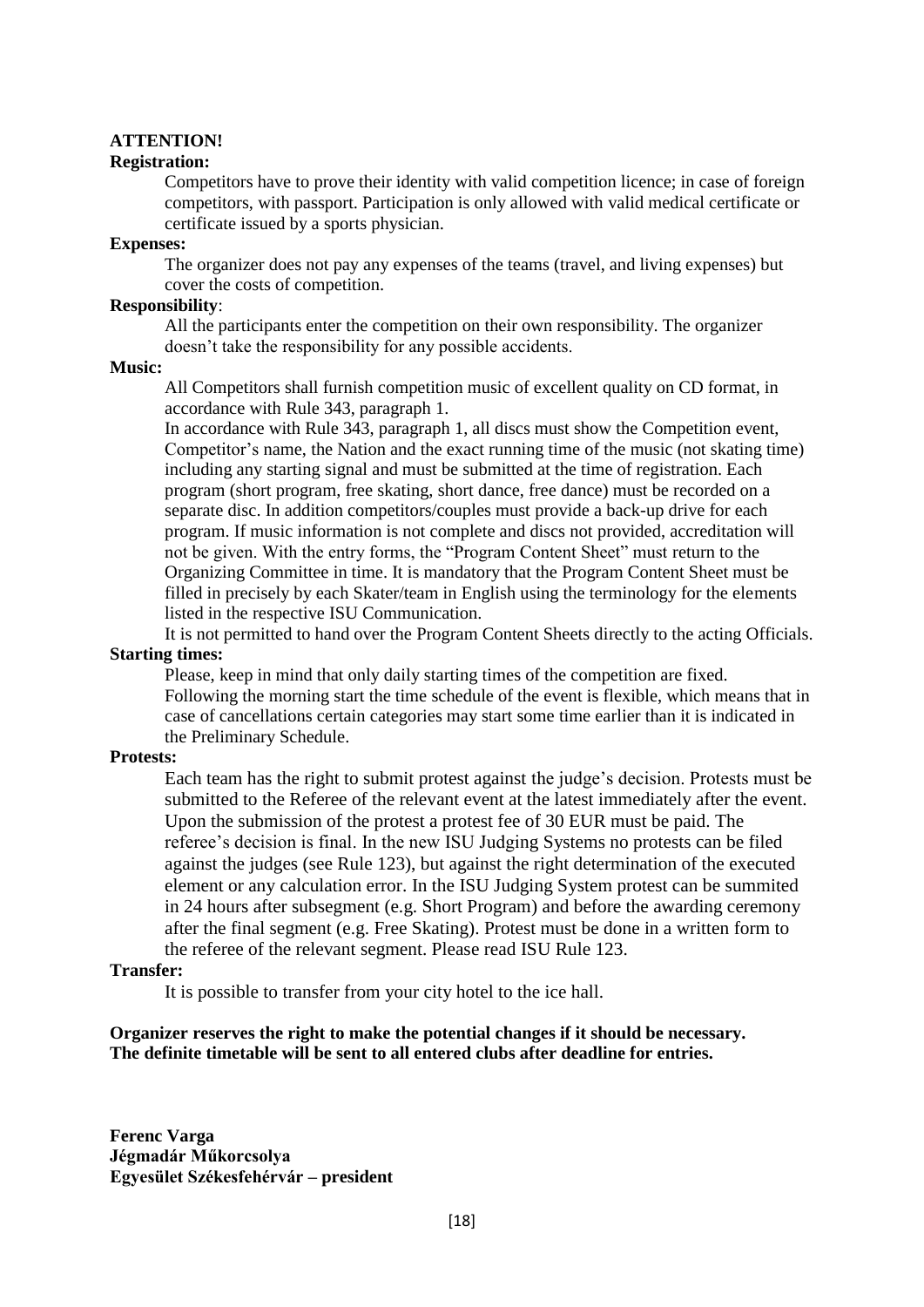# **Preliminary timetable**

| <b>From</b> | <b>To</b> | Event                                               |
|-------------|-----------|-----------------------------------------------------|
| 7:40        | 8:30      | Practice possibility                                |
|             |           | <b>Short Program for Advanced Novice categories</b> |
|             |           | <b>Short Program for Junior categories</b>          |
|             |           | <b>Free program for Basic Novice B categories</b>   |
|             |           | <b>Free program for Basic Novice A categories</b>   |
|             |           | <b>Short Program for Senior categories</b>          |
|             |           | Free program for Chicks Girls and Boys categories   |
|             |           | Free program for Cubs Girls and Boys                |

# **Sunday, 01 April, 2018**

| <b>From</b> | To   | Event                                                 |
|-------------|------|-------------------------------------------------------|
| 7:40        | 8:30 | Practice possibility                                  |
|             |      | <b>Free skating for Advanced Novice categories</b>    |
|             |      | <b>Free skating for Junior categories</b>             |
|             |      | <b>Free Program for Senior categories</b>             |
|             |      | <b>Competition for Recreational, Adult categories</b> |

**The organizer reserves the right to change the schedule of competition.**